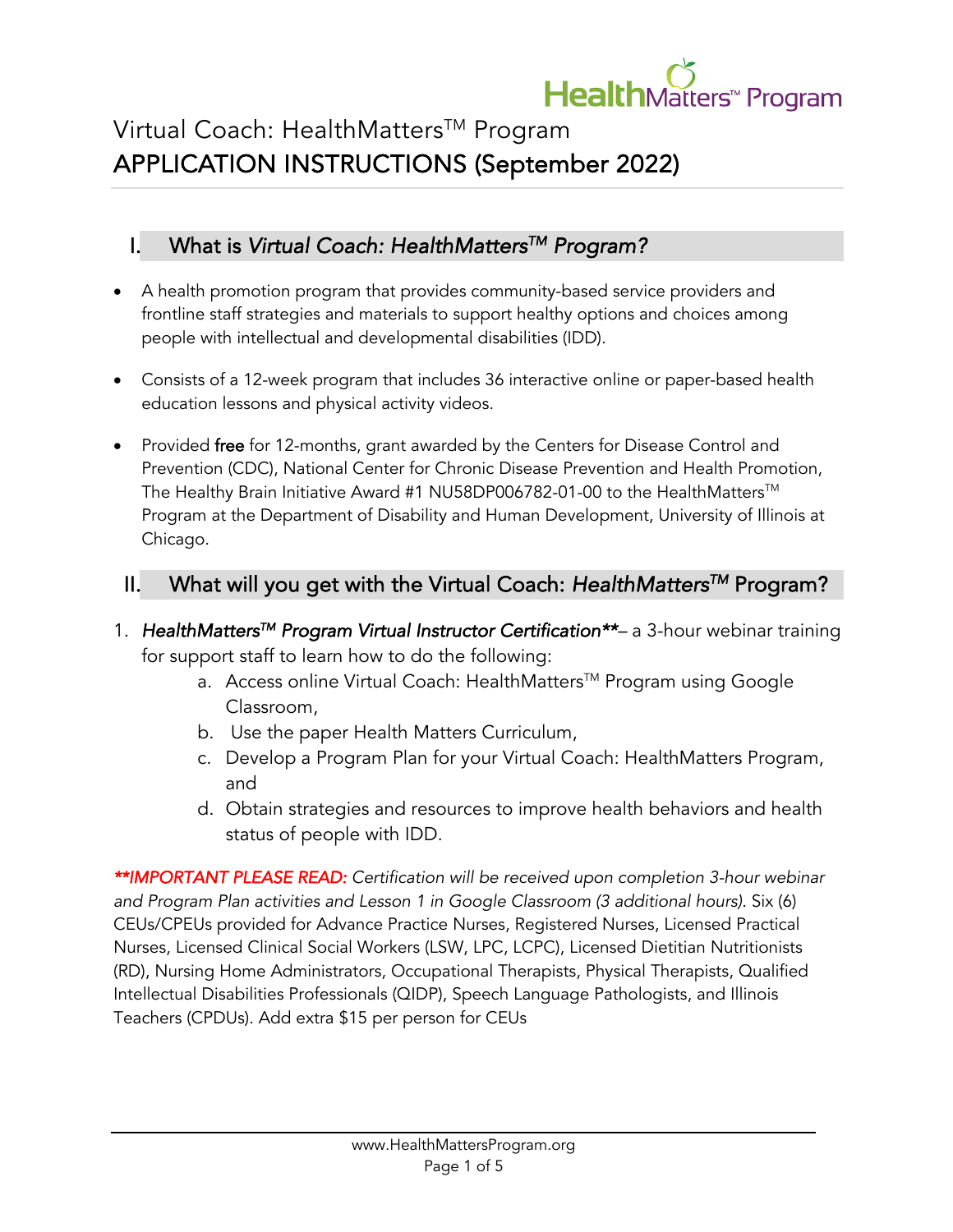

- 2. *Online Classroom Materials in the Virtual Coach: 12-Week HealthMattersTM Program in Google Classroom –* an online single access point to 36 lessons, resources, and support which allows for an interactive communication, feedback and collaborative learning. Participating organizations will receive technical assistance by the national HealthMattersTM ProgramTeam members.
- 3. *Health Matters: The Exercise and Nutrition Health Education Curriculum for People with Developmental Disabilities –* A complimentary paper curriculum, which mirrors Google Classroom for all participating organizations to teach people with IDD to understand, consider, and communicate health options and choices (www.amazon.com/Health-Matters-Curriculum-Developmental-Disabilities/dp/1557669996).

*HealthMattersTM Program* and all of its components is an evidence-based Administration on Community Living (ACL) approved health promotion program designed specifically for and by the people with intellectual and developmental disabilities. With over two decades of research and translation into community sites serving people with IDD, we have reached over 10,000+ people with IDD and over 2800 support staff across 35 states and 8 countries.

## III. Who can Participate?

Up to 10 organizations may participate. These include, but are not limited to the following:

- 1. Community based organizations (including schools and recreational centers) who provide services to people with intellectual and developmental disabilities (day and residential programs)
- 2. Project SEARCH school to work transition sites
- 3. Managed Care Organizations

# IV. What do you need to consider in order to participate?

You will need to complete a brief online Application so we can get to know you, understand your needs and your health promotion capacity. The application also helps you plan health promotion activities in your organization and understand the expectations of the *Virtual Coach: HealthMattersTM Program*. In order to participate, consider the following items: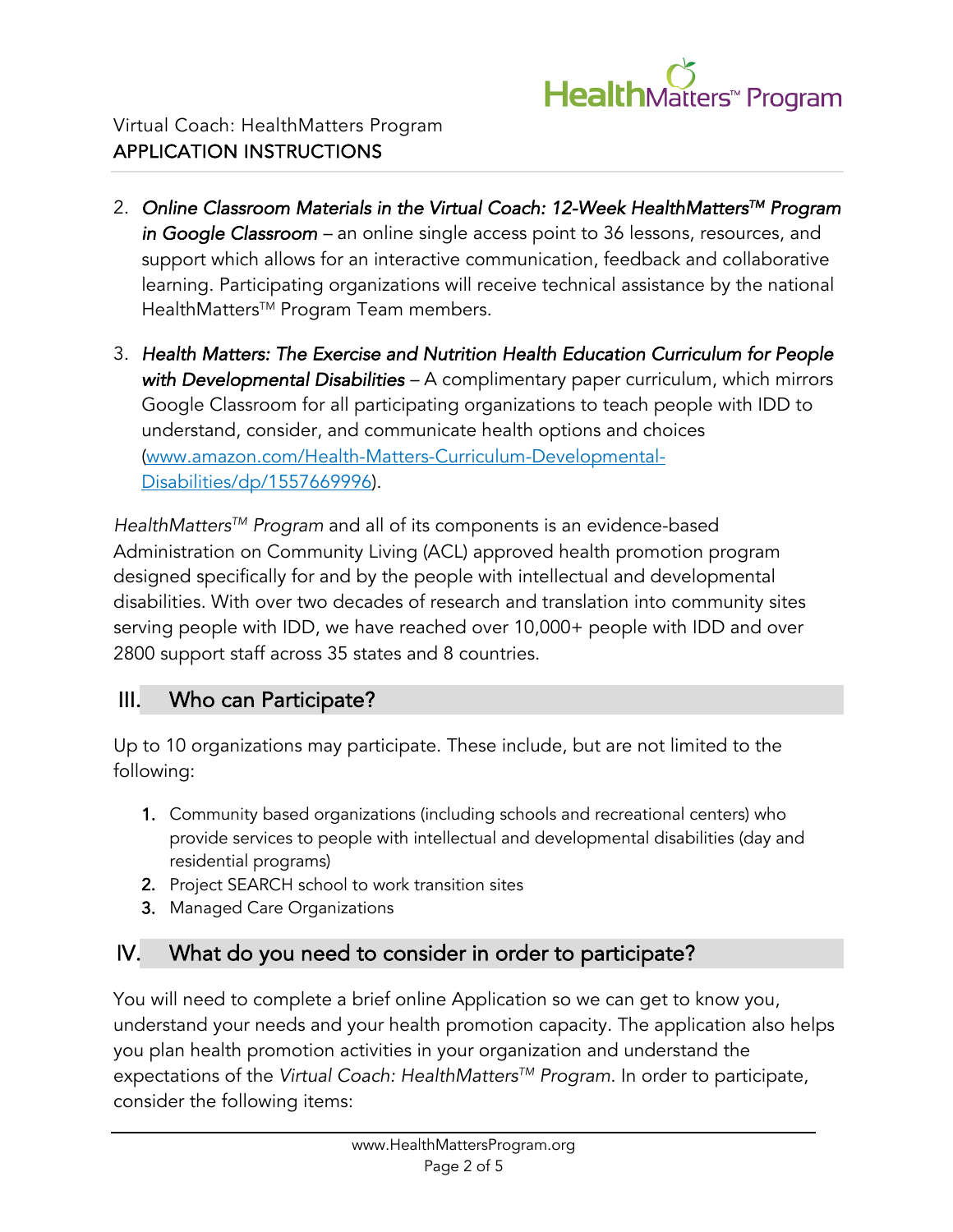

- 1. Obtain support from your Executive Director to ensure buy-in and program continuity.
- 2. Have a good idea where and how many participants with IDD may participate (recommended 4-6 participants per group at the time).

#### 3. Ensure staffing capacity.

- Identify a Team Coordinator this will be the point person that will communicate with National HealthMatters Program Team.
- Build a team of at least 2-3 staff members (this will depend on the number of groups/homes participating and your capacity to support them).
- Devote 6-10 hours for initial planning and training.
- Be able to devote 4-6 hours per week to the Virtual Coach: HealthMatters Program (this includes preparation time).

#### 4. Ensure technology capacity.

- Computers, smart TV, tablets for each team that will participate.
- Access to the Internet.
- Ability to view Google Classroom and YouTube.
- Set up Gmail email account. Each team will need to set up Gmail account. This account will be used to access Google Classroom for your team. For example, if you have multiple sites participating, it is recommended to have one Gmail account per site (e.g. chitown\_site1, chitown\_site2 or you can get creative!). To protect privacy, please do not use your personal Gmail accounts.
- Supplies, space, and equipment capacity.
	- o A room/space to exercise.
	- o Exercise mats, weights (we will discuss this more).
	- o Printer to print handouts (optional).
- 5. Commit to Progress Reporting. Our national HealthMatters Team will do monthly progress check ins to see how you are doing. We will also ask you to report on the number of participants with intellectual disabilities that are currently participating and/or have completed the 12-Week Program.

# V. When do you attend *HealthMattersTM Program* Virtual Instructor Certification webinar?

#### Your team will need to pick ONE of the two options below to attend webinar training:

- Option 1 | Tuesday, September 20th, 2022 (1pm-4pm CT)
- Option 2 | Wednesday, September 21st, 2022 (10am-1pm CT)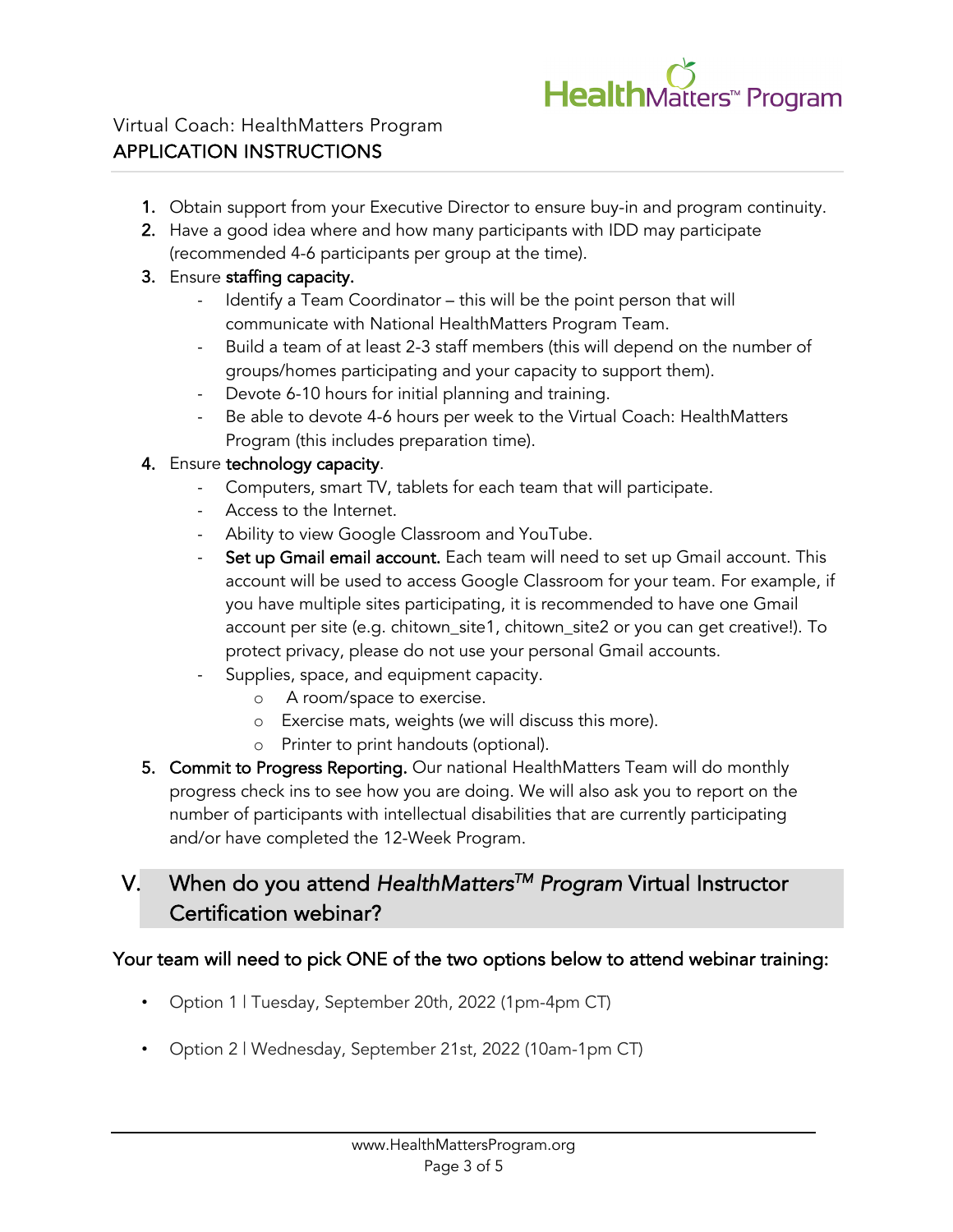

### Online training platform: Webex.

Materials to print: PowerPoint training slides (emailed to your Program Coordinator).

Mailed materials: *Health Matters: The Exercise and Nutrition Health Education Curriculum.*

You will need to print the PowerPoint slides and have the Curriculum available for the webinar training.

# VI. How do I access online Application?

Online Application: https://machform.healthmattersprogram.org/view.php?id=41354

We encourage Provider Organization HealthMatters<sup>™</sup> Program Team to meet to review Application Instructions and information found on www.HealthMattersProgram.org and to collaboratively examine their existing efforts, capacity, and needs prior to beginning their applications.

You must answer below questions via online application. You may prefer to draft the answers prior to submitting them online.

- 1. Please describe how you see Virtual Coach: HealthMattersTM Programas part of your organizational Strategic Plan. What potential challenges do you foresee and what are some methods that you might implement in order to mitigate these barriers? What supports can we provide to help you be successful?
- 2. Describe your current health promotion programming (please include virtual activities as well) and any relevant partnerships. Include information about what is working and what aspects need improvement. You might also describe how you have historically allocated or leveraged resources to connect with community opportunities outside the organization.
- 3. Please outline your plan for who will be part of your Virtual Coach: HealthMattersTM ProgramTeam, including specifically naming the staff who will become Certified Virtual Instructors, including the Team Coordinator. Please note any stellar achievements of the team members as relates to this work.